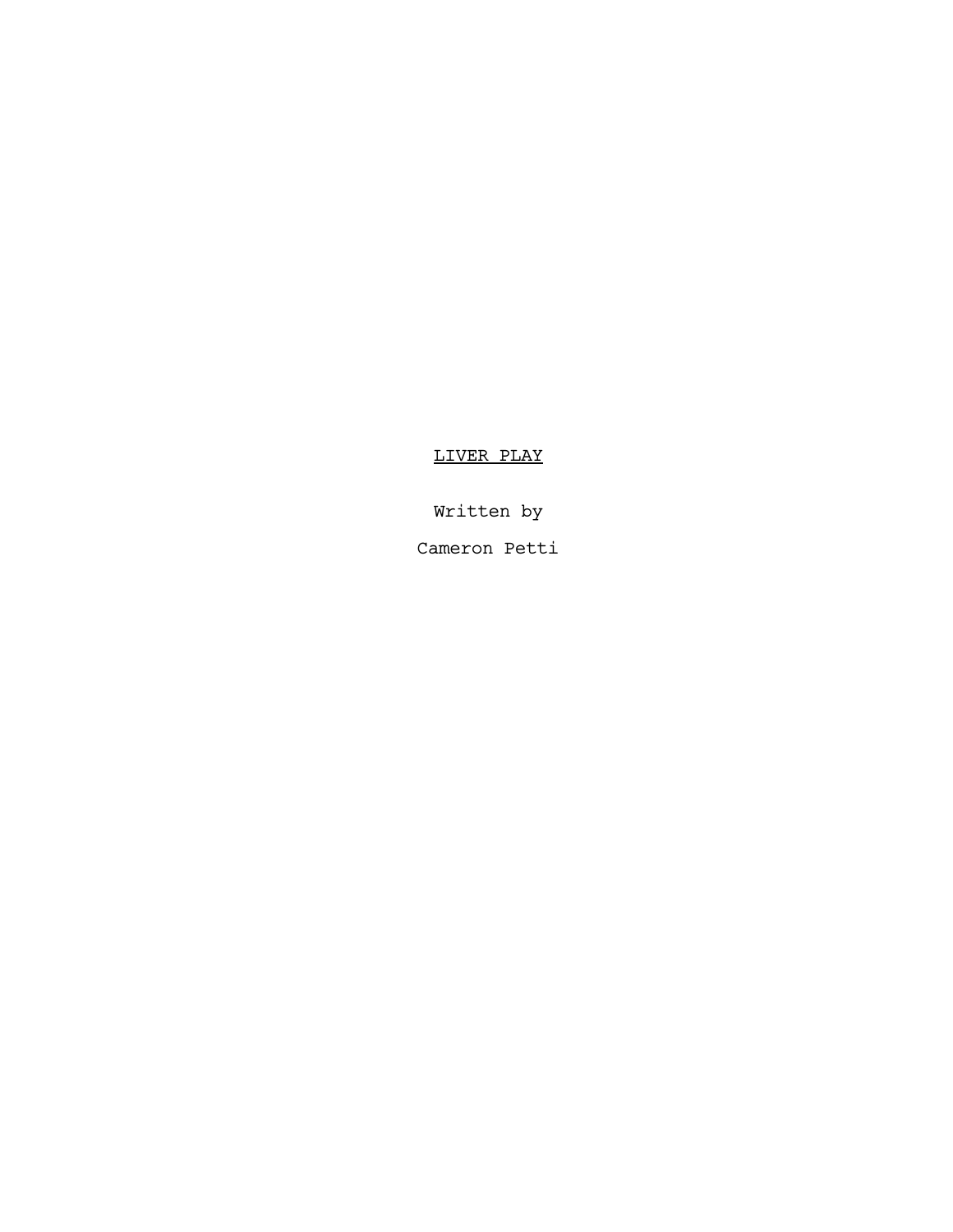LIGHTS UP on MARK who lies in a hospital bed, surrounded by the appropriate medical devices to monitor his health. The left side of the stage is concealed behind a large hospital curtain. His mother, ALICE is slumped in the a chair on the right side of Mark's bed.

Mark is sitting wide awake in his bed staring at the doughnut from his previous meal. Contemplating how to get it

Mark licks his lips

Mark finally makes up his mind and reaches for the doughnut, but because he is so wired up to the machines, the doughnut winds up *just* out of reach.

He slumps back into bed, momentarily defeated.

Mark then takes an extra second to gather energy within himself, he stretches out a little bit and makes a seconded attempt.

His seconded attempt is just as unsuccessful as his first, and once again, he falls back into bed, exhausted from what little physical exsertion he just performed.

Mark tries one last time to reach for this doughnut, and while he unsuccessfully reaches for his prize, a NURSE walks in and sees him.

Caught red-handed, Mark slowly sits back.

The Nurse, meanwhile, crosses her arms very sternly and shakes her head in disapproval.

The Nurse then walks over and slides the doughnut even farther out of Marks reach, then moves on to the machines around Mark and records various numbers in her notes, and checks Mark's I.V. drip.

All this time, Mark watches The Nurse, the whole time being well-mannered and silent.

Before The Nurse leaves, she points to Mark's torso in warning to Mark.

Mark nods in a begrudging understanding, and settles back in to sleep again.

As his eyes are closed, the doughnut comes back in and onto the plate.

After a moment of closed eyes, one of Mark's eyes slowly opens and begins to stare at the doughnut.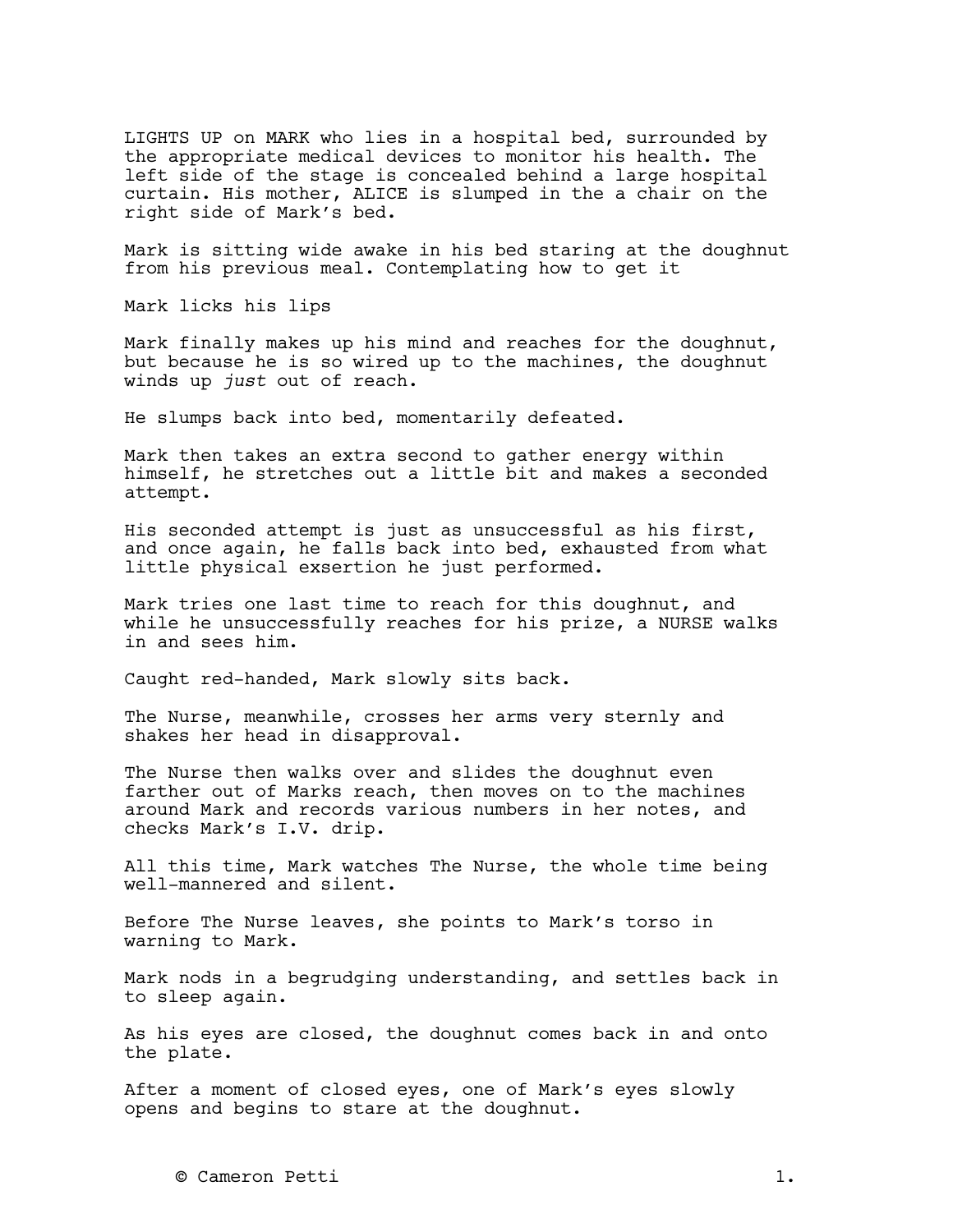Both eyes open now, Mark intensely stares at the doughnut.

During another attempt at the pastry, Mark over extends himself knocks over a glass of water, shattering it on the ground.

All of this noise has woken Alice mother up.

ALICE (whispered) And what exactly do you think that you are doing?

He sheepishly points to the doughnut and shrugs.

MARK I was, uh, hungry?

**ALICE** 

Oh come on Mark! You *know* that you can't be eating right now! Not this close to surgery!

Alice grabs napkins off the table and starts cleaning up the spill.

> MARK I know! I know! Lay off!

> > **ALICE**

Well, clearly you forgot, or else you wouldn't grabbing for that doughnut!

MARK Ok, I get your point. I forgot, alright?

ALICE The doctors clearly stated that you "can not eat 12 hours before surgery".

MARK ALRIGHT I won't eat the stupid doughnut!

ALICE I am just going to throw the stupid thing out.

MARK

NO!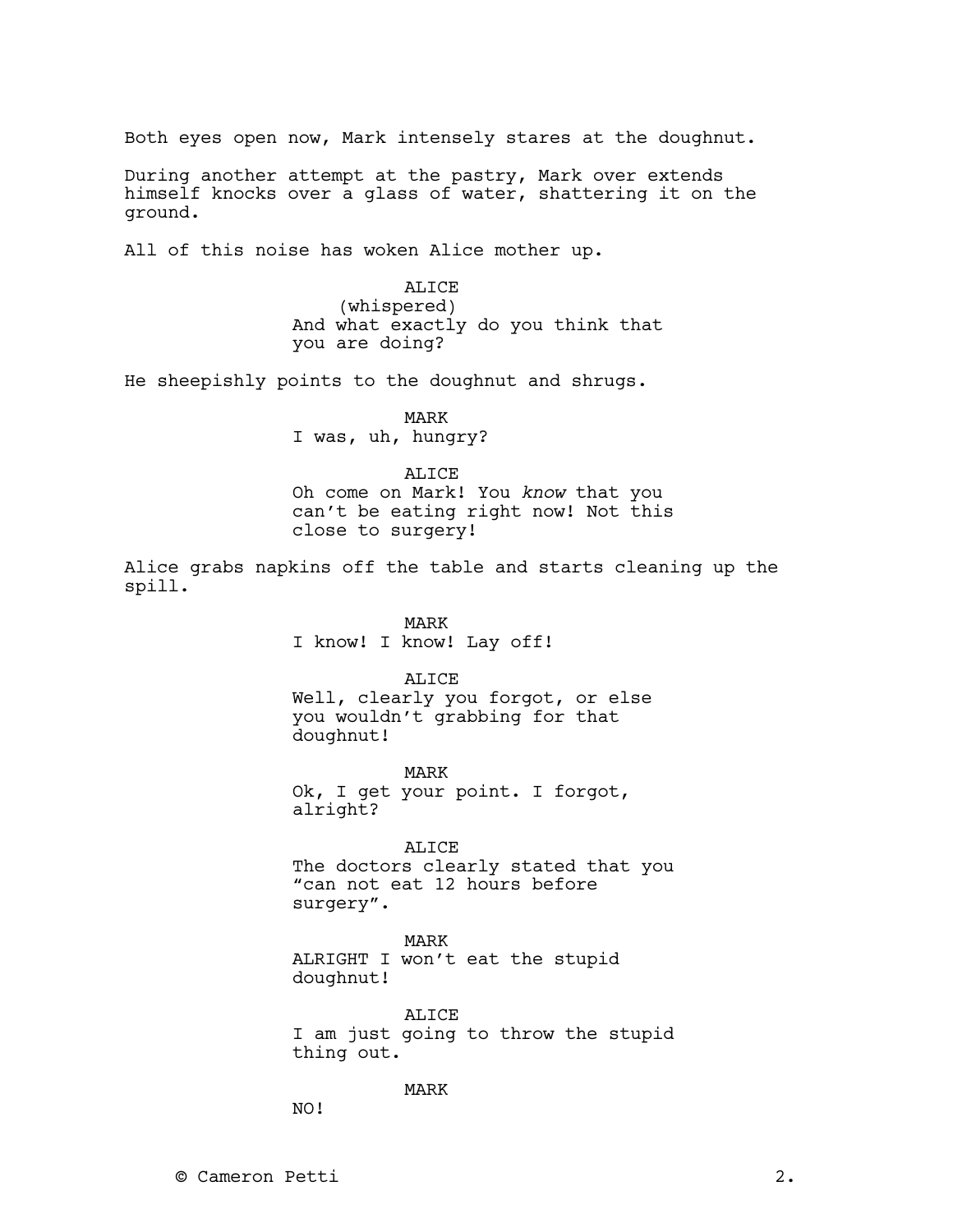ALICE OK, yikes Mark.

MARK I want to eat it latter.

ALICE

Or you're gonna try to eat it now.

MARK

No I won't! I promise I won't eat the stupid doughnut! Just lay off!

ALICE Why are you being so testy with me? Right now of all times? Right before this happens?

MARK I don't know.

Alice continues to stare at Mark

MARK (CONT'D) I don't know, **OK**!?

ALICE (softens) Sorry for getting on your case. I just want you to be safe. (A pause to make up her mind) Fine. I'll leave it out, ONLY if you promise **not** to eat it before the doctors say that its ok.

MARK I promise. Mom, I'll be ok mom.

ALICE

Alright. I know.

Now calmed down and with the mess cleaned up, she goes back to her chair to continue to rest, Mark settles down as well.

There are a few moments of silence as both characters settle back into their prospective sleep.

After Mark spends some time laying with his eyes closed, one of his eyes slowly starts to open again.

Now, with both eyes opened and trained on the doughnut.

He looks around in an attempt, surveying what is around him.

© Cameron Petti 3.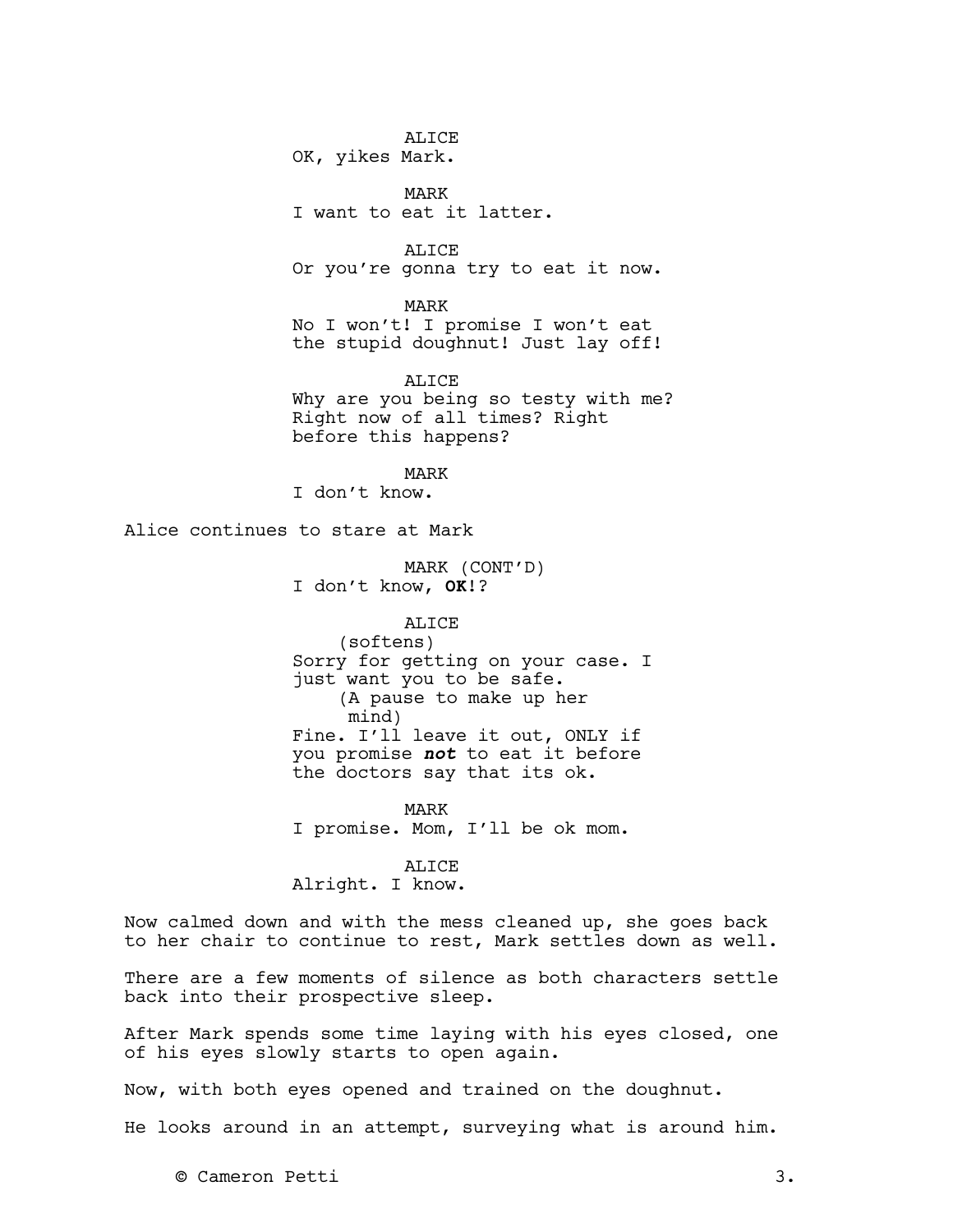He notices a crutch next to him on his left, and he gets excited.

He quietly reaches for the crutch, watching his mother the whole time.

Mark successfully gets the crutch and looks at it for a seconded with anticipation.

Mark then uses the crutch to work at edging the table over closer to him, all the while keeping an eye on Alice, so that he won't wake her up

First he attempts to move the whole table closer, but to no success.

Starting to get frustrated, he then starts going just for the doughnut.

The more and more he is unsuccessful, the more and more frustrated he becomes, to the point where he raises the crutch up in anger.

Right before he slams the crutch down on the doughnut, The Nurse walks back into the room.

Mark looks at her, frozen midair and caught red handed.

He then embarrassedly puts the crutch back down.

The Nurse goes about her checks of his vitals, all the while eyeing him suspiciously.

Mark sits patiently as The Nurse finishes her rounds and leaves the room.

After a beat to check that The Nurse is gone, Mark scrambles to grab his crutch again.

As he prepares to once more attack the doughnut, STEVEN, Mark's older brother, slowly opens the door and steps into the room.

# STEVEN (quietly)

Mark puts down the crutch and looks over at Steven

MARK

Hey.

Hey

There is a tense moment in which neither brother knows what to do, both are very tense, and neither looks at one another.

© Cameron Petti 4.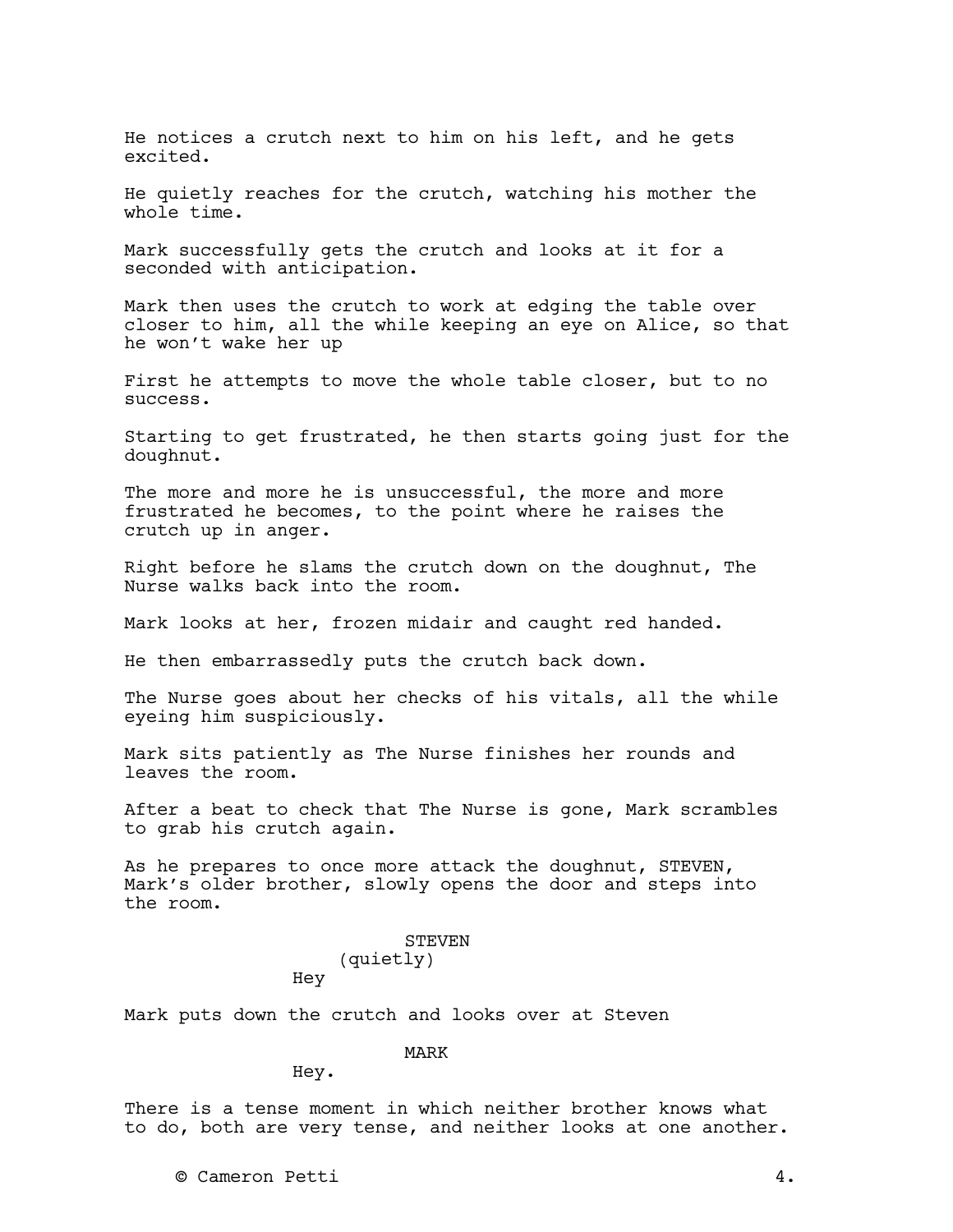## MARK (CONT'D) Thanks for finally showing up

#### STEVEN

Yeah well, they've been working me twenty four hours a day for the last week straight. I got off early today though, so thought it'd be a good to stop by.

Slowly, they look up at each other. Steven starts slowly cracking a smile and Mark soon follows.

Steven inches he way out of the doorway and into the room.

As he surveys the room, he notices Alice.

STEVEN (CONT'D) How's she doing?

MARK

Oh you know, on my case all the time. As usual.

STEVEN Heh, yeah. Trust me, I know *That.*

MARK

Hey, uh, since you're up, can you snag me that doughnut?

#### STEVEN

Aren't the two of you not supposed to eat anything this close to surgery?

MARK What are you, a doctor now?

STEVEN No, what I AM is concerned for you.

MARK

Well, don't be.

STEVEN Hey, I just want this thing to go smoothly-

MARK Yeah, alright

STEVEN

Jeez Mark!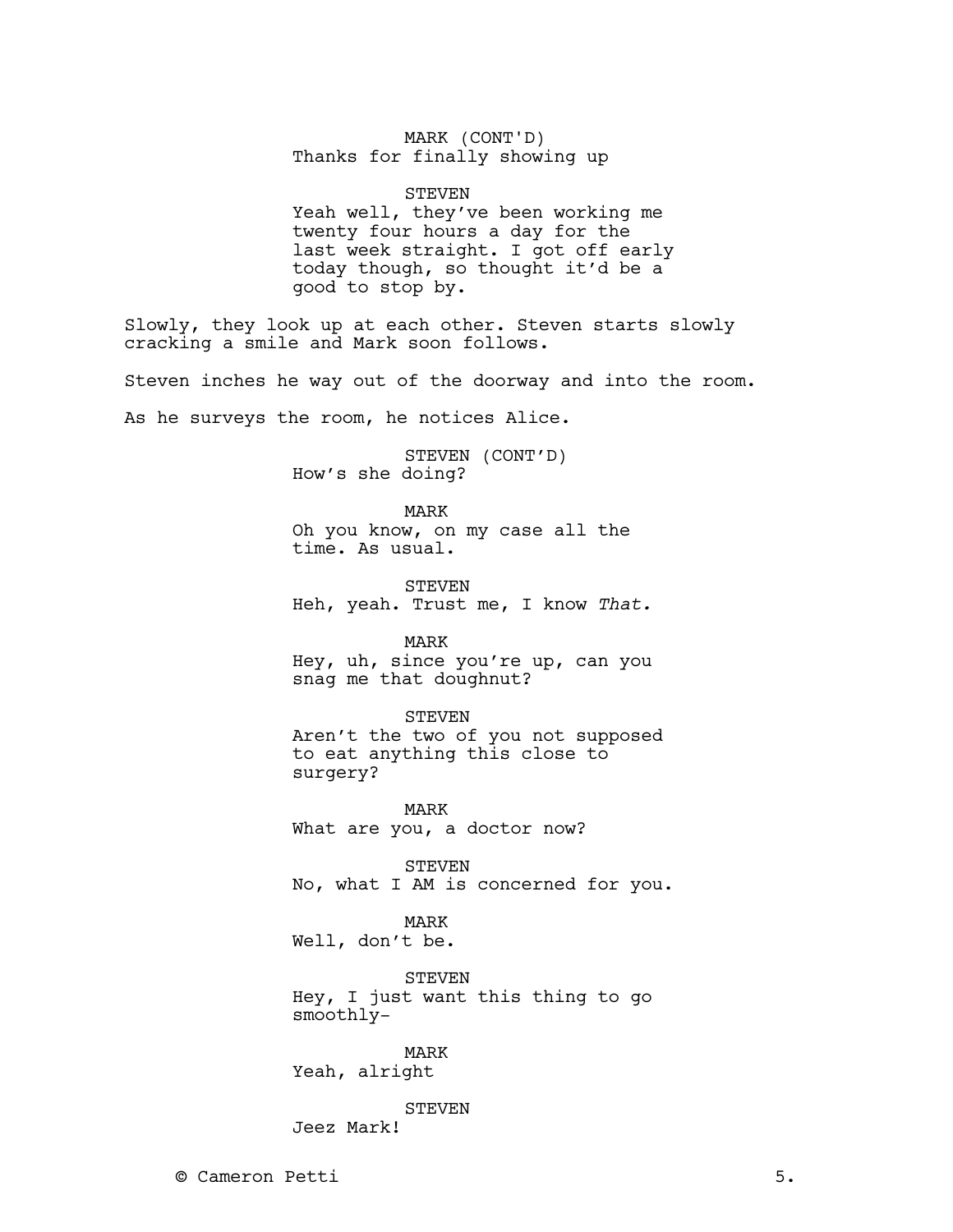MARK Come on dude, its just a doughnut.

STEVEN Sorry Mark, no can do.

MARK Come on, just this once.

STEVEN **Sorry Mark**. No. Can. Do.

MARK I'm dieing of starvation here, and you won't help your **own** brother out this **one** *time*!?

STEVEN No I will not.

MARK (snapping at him in frustration) God Damn it Steve! God damn it! Just hand me that doughnut!

STEVEN NO! And calm down or else I'll have the nurse sedate you!

MARK She wouldn't "sedate me"

STEVEN Fine, then I will wake mom up and tell her about how big of a dick head you're being.

## MARK

(taking a moment to consider this) Fine. I will shut up about the doughnut.

Mark slumps down, in a bad mood, continues to eye the doughnut. Steven, meanwhile, walks over to Alice and gently wakes her up.

## STEVEN

Hey mom.

MARK Dude, I said I'd shut up!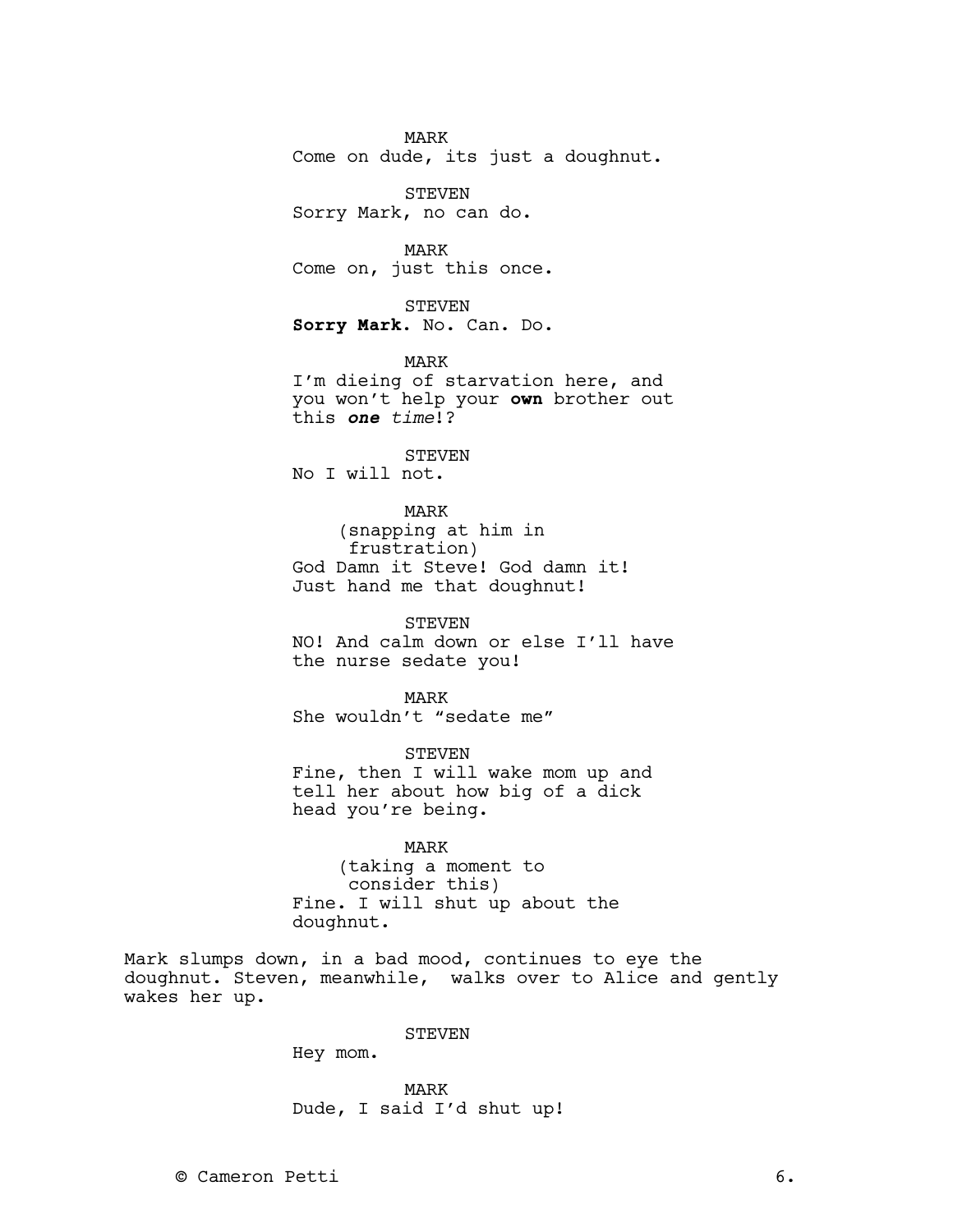#### STEVEN Not about you Mark.

As soon as Alice recognizes Steven, she stands up to greet him with a long, meaningful hug.

STEVEN (CONT'D)

Hey.

As the two of them come out of the hug, Steven gestures at the partition in the room.

> STEVEN (CONT'D) Can I see him?

ALICE Sure. He's probably asleep though. Mark, stop eyeing that doughnut.

MARK

OK!

After gaining confidence from his mother, Steven steps behind the partition.

Pausing just a moment, then after glancing over at Mark, Alice joins Steven behind the screen.

Left alone, Mark almost immediately starts back at the doughnut again.

Just then, JEN runs into the room.

JEN

Mark!

She rushes directly to Mark, wraps her arms around Mark, and starts kissing his face furiously

> MARK (still staring at the doughnut) Hey, hey. This is a surprise. Hey can you do me a huge favor.

> > JEN

Well, I just got out of class, and I thought try to squeeze in a visit one last time before you go under the knife!

MARK Uh, thanks. 'Preciate it. Now I *really* need a favor right now.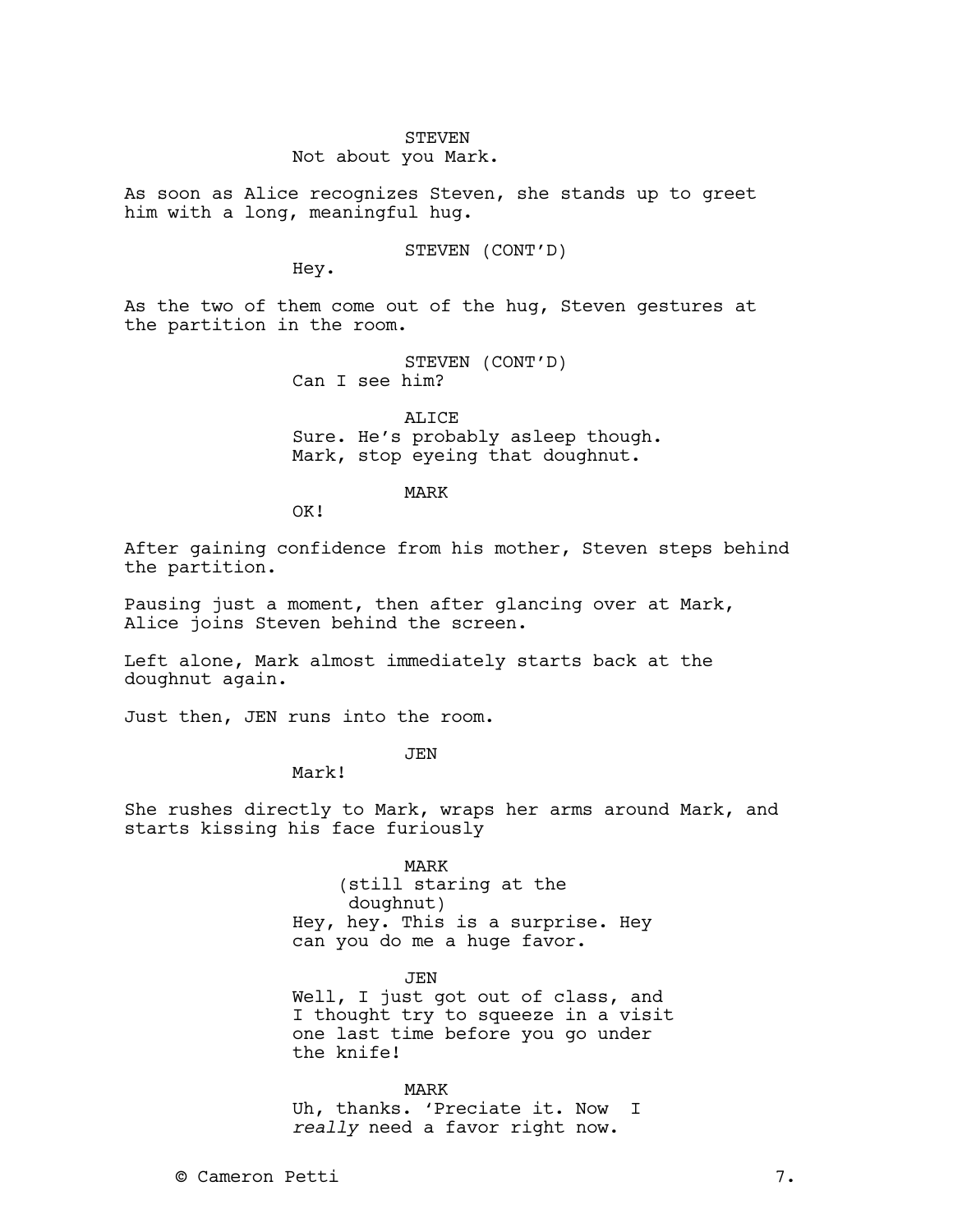JEN Well, yeah sure. Aren't you at least glad to-

MARK (losing his patients) Just shut up for a second. Just real quick. Ok-

JEN Are you telling me to shut up!?

MARK No, that's not important, I just want you to-

Hearing the commotion of Jen's entrance, Alice comes from behind the screen to greet her.

ALICE

Hi Jen!

**JEN** Oh hi Mrs. Foster!

MARK Shit! No! Come back babe, just for a second.

Jen runs over to give and gives a big, comforting hug to Alice.

Steven also steps out from behind the screen and also greets Jen.

> MARK (CONT'D) Hey! Come on! Hey, god damn it!

With everyone distracted in the corner, Mark starts looking around for the crutch.

Crutch in hand, Mark tries once more with fierce determination. He furiously scrambles and flails as a last big push to get at this doughnut. The trio in the corner see this.

> ALICE What are you doing?

MARK I. Am. Getting. That. Doughnut.

ALICE Oh Christ Mark, no you're not!

© Cameron Petti 8.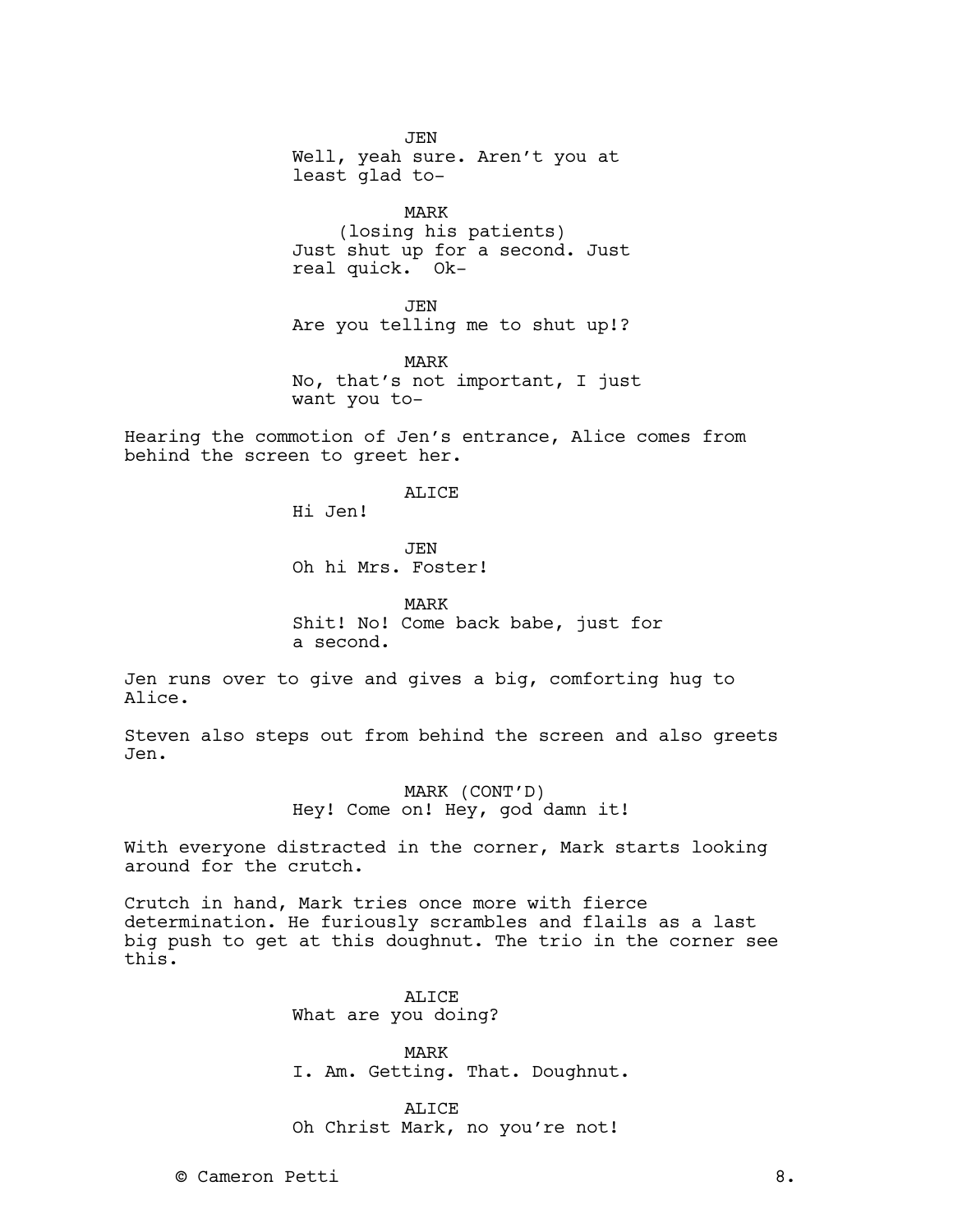MARK (continuing to work at it) Yes. I. Am.

STEVEN Hey, come on man, just stop.

MARK

Shut up!

ALICE

Hey!

At this, the three people standing up go over to Mark to restrain him. They speak all at once, all ad. lib.

> ALICE (CONT'D) Stop fight- just stop it Mark!

> > MARK

Back off! Back off all of you! Just let me get- I just want this one thing.

STEVEN What is the deal!? Stop

JEN Mark, stop it mark! Come on!

Finally, with a big yell from Mark, everyone is thrown off. Alice stands back furiously, Steven tensed and prepared to attack again, Jen pouting in the corner, and Mark in the middle.

MARK

I JUST WANT THE FUCKING DOUGHNUT!

STEVEN

Jesus Christ Mark! Why do you want the stupid doughnut so badly!?

#### MARK

(almost in tears) I just want it, ok!? I have been staring at that doughnut for like a fucking hour and it just look so good, and I'm hungry and I'm tired, and just **fuck** it! I just want to stay here and eat it and be left alone!

(MORE)